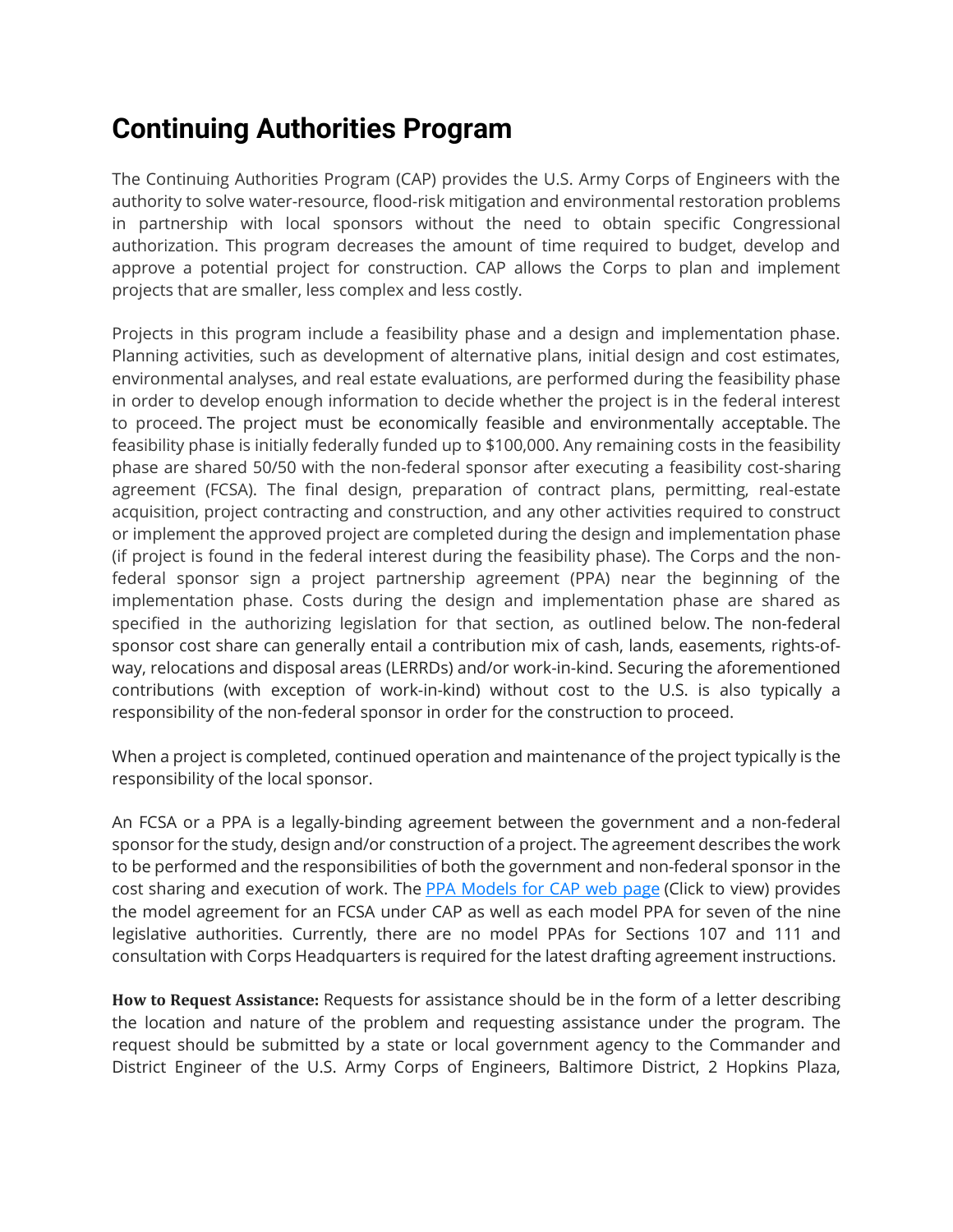Baltimore, Maryland 21201. For more information, contact Tony Clark, CAP program manager, at 410-962-3413. Example letters are provided below for each CAP section.

Upon receipt of a letter, the Corps will determine if the project fits the program, and can then request funding to initiate a planning process to determine federal interest in proceeding with the project.

Receiving funding within CAP is a highly competitive process due to the amount of requests and the available money. Funding is allocated from Corps Headquarters to Corps divisions by each CAP section. From there, the division decides how the money will be spent for each district within that division. The Baltimore District is under the North Atlantic Division (New York) and competes with needs in the New York, New England, Norfolk and Philadelphia districts.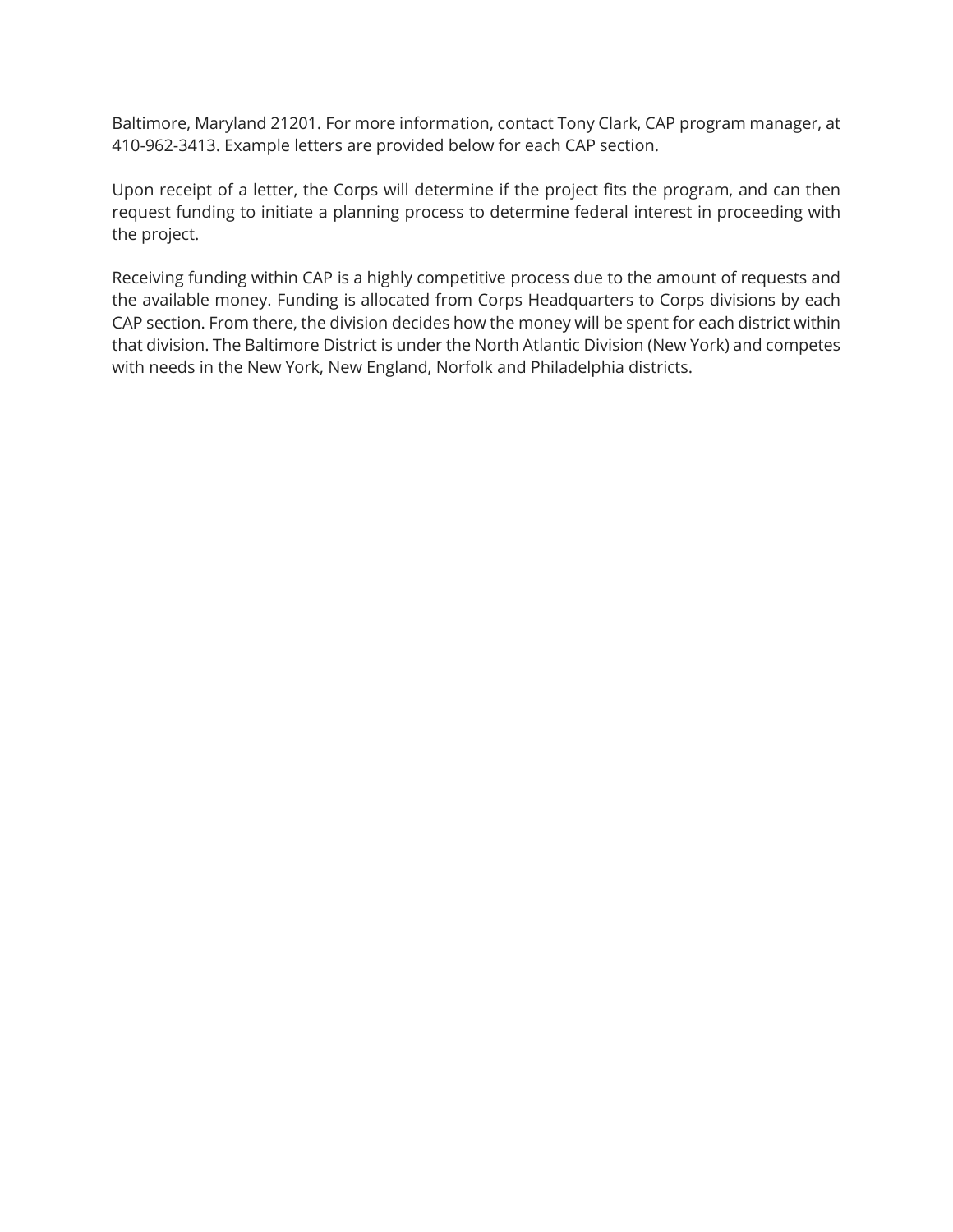# **The legislative authorities and types of projects under CAP are as follows:**

#### **Section 14 - Emergency Streambank and Shoreline Protection**

Emergency streambank and shoreline protection for public facilities like roads, bridges, hospitals, schools, and water/sewage treatment plants that are in imminent danger of failing.

| <b>Purpose</b>                                     |     | <b>Authority</b>                        | <b>Federal/Non-Federal</b><br><b>Study Cost Share</b>                            | <b>Federal/Non-Federal</b><br><b>Implementation Cost Project</b><br><b>Share</b> | <b>Federal</b><br><b>Cost Limit</b> |
|----------------------------------------------------|-----|-----------------------------------------|----------------------------------------------------------------------------------|----------------------------------------------------------------------------------|-------------------------------------|
| Emergency<br>streambank<br>shoreline<br>protection | and | Flood<br>Act, as amended remaining cost | Section 14, 1946 100% / 0% for initial<br>Control \$100,000; 50% / 50% 65% / 35% |                                                                                  | \$5 million                         |



Example project: Town of Union Bridge, [Maryland](http://cdm16021.contentdm.oclc.org/cdm/ref/collection/p16021coll11/id/840)

Sample letter to request Section 14 [assistance](https://www.nab.usace.army.mil/Portals/63/CAP_Section_14_letter.pdf)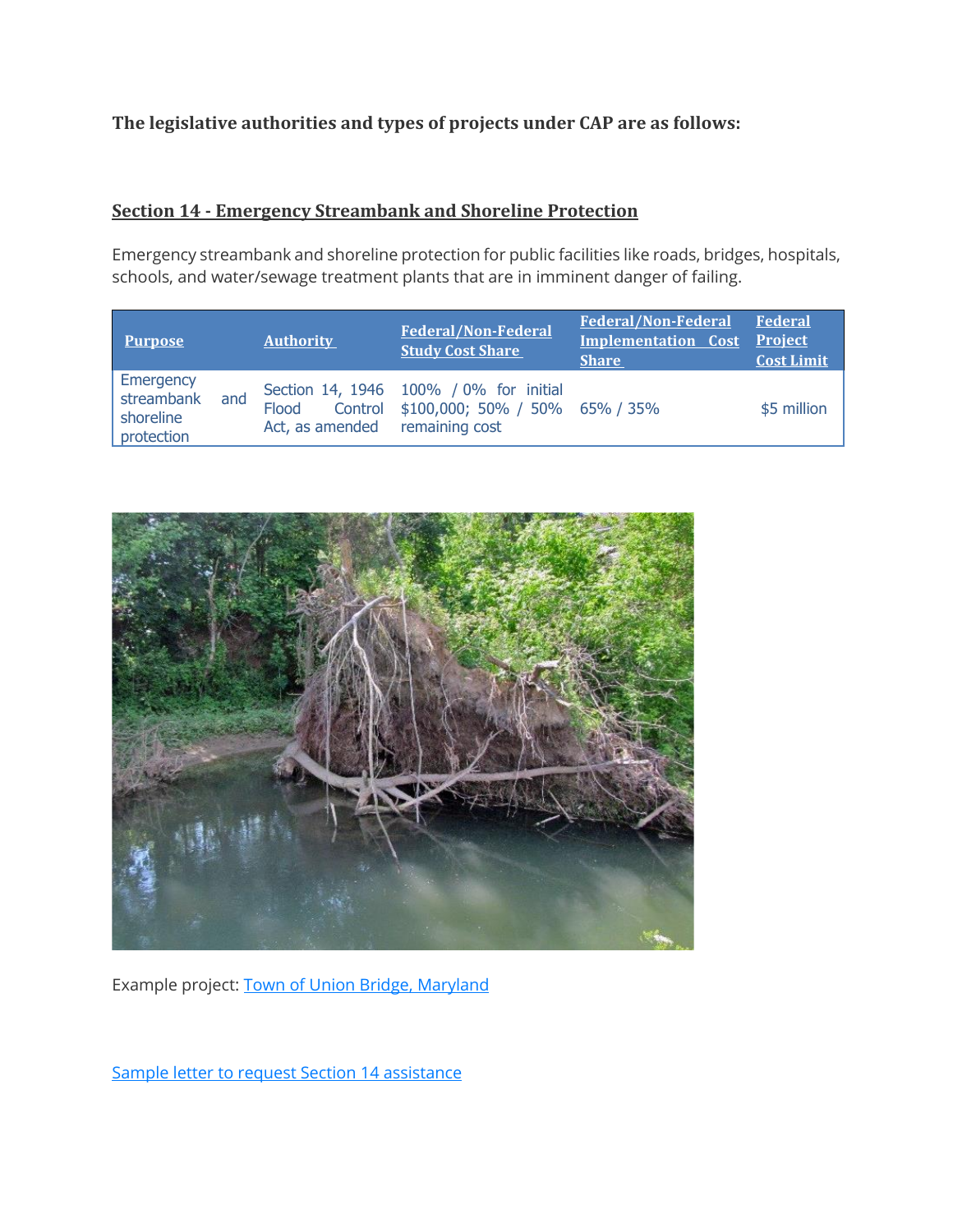# **Section 103 - Beach Erosion and Hurricane and Storm Damage Reduction**

Protection of public and private properties and facilities against damages caused by storm-driven waves and currents through the construction of revetments, groins and jetties. May also include periodic sand replenishment.

| <b>Purpose</b>                                                    | <b>Authority</b>                                        | <b>Federal/Non-Federal</b><br><b>Study Cost Share</b>                     | <b>Federal/Non-Federal Federal</b><br>Implementation Cost Project<br><b>Share</b> | <b>Cost Limit</b> |
|-------------------------------------------------------------------|---------------------------------------------------------|---------------------------------------------------------------------------|-----------------------------------------------------------------------------------|-------------------|
| Hurricane<br>storm<br>reduction (Beach Harbor Act, as<br>erosion) | and Section<br>103,<br>damage 1962 River and<br>amended | 100% / 0% for initial<br>\$100,000; 50% / 50% 65% / 35%<br>remaining cost |                                                                                   | \$10 million      |



Sample letter to request Section 103 [assistance](https://www.nab.usace.army.mil/Portals/63/CAP_Section_103_letter_1.pdf)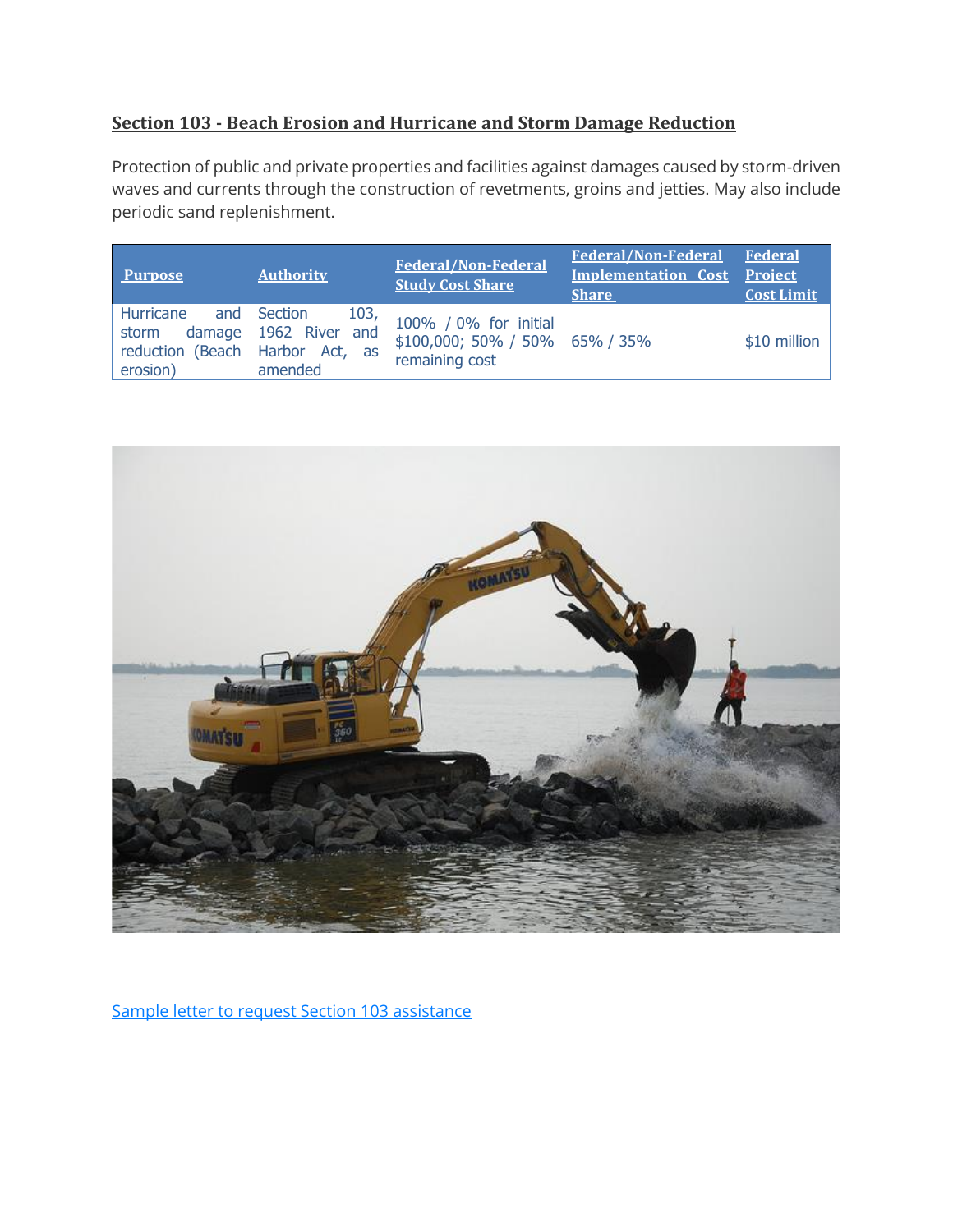#### **Section 107 - Navigation Improvements**

Improvements to navigation including dredging of channels and widening of turning basins for commercial navigation improvements. May also include the construction of breakwaters, jetties and groins. The Corps does not participate in the cost of dredging berthing areas, slip space, access to individual private docks or the construction of piers, ramps and other shore facilities.

\*Non-federal implementation cost is 10 percent up front during construction and 10 percent over a 30-year period for harbors with a design depth of 20 feet or less. For design depths of 20 to 45 feet, the up-front share increases to 25 percent, and more than 45 feet to 50 percent.

The Corps will be responsible for future project maintenance on a project with depths of 45 feet or less.

| <b>Purpose</b>            | <b>Authority</b>                                         | <b>Federal/Non-Federal</b><br><b>Study Cost Share</b>              | <b>Federal/Non-Federal</b><br><b>Implementation Cost Project</b><br><b>Share</b> |           | Federal<br><b>Cost Limit</b> |
|---------------------------|----------------------------------------------------------|--------------------------------------------------------------------|----------------------------------------------------------------------------------|-----------|------------------------------|
| Navigation<br>improvement | Section 107, 1960<br>River and Harbor<br>Act, as amended | 100% / 0% for initial<br>$$100,000; 50\% / 50\%$<br>remaining cost | *Varies,<br>based<br>depth                                                       | <b>on</b> | \$10 million                 |



Example project: Rhodes Point, [Maryland](https://www.nab.usace.army.mil/Missions/Civil-Works/cap/RhodesPoint/)

Sample letter to request Section 107 [assistance](https://www.nab.usace.army.mil/Portals/63/CAP_Section_107_letter.pdf)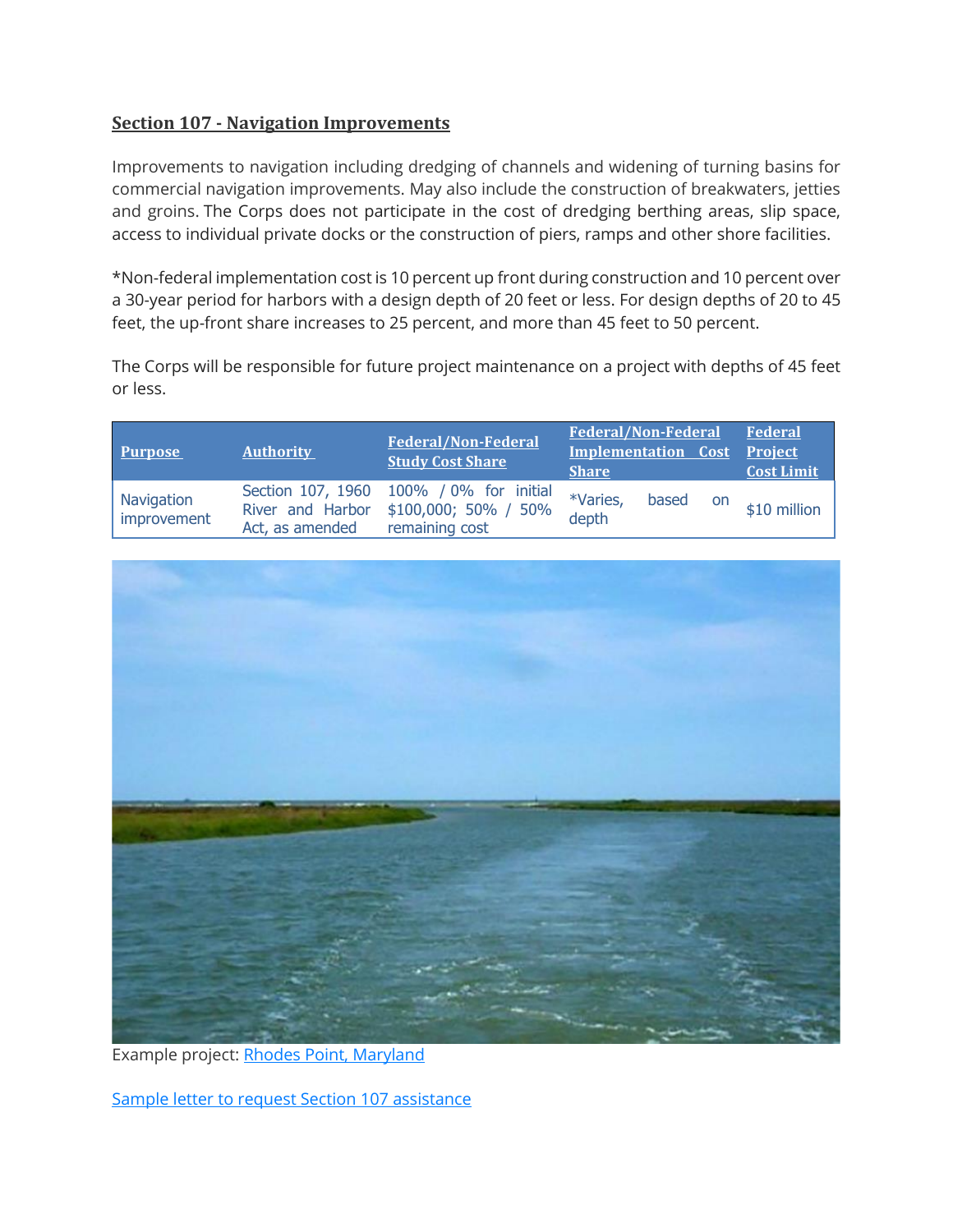## **Section 111 - Mitigation of Shoreline Erosion Damage caused by Federal Navigation Work**

Prevention or mitigation of erosion damages to public or privately owned shores along the coastline of the United States when these damages are a result of a federal navigation project. This authority cannot be used for shore damages caused by riverbank erosion or vessel-general wave wash. It is not intended to restore shorelines to historic dimensions, but only to reduce erosion to the level that would have existed without the construction of a federal navigation project.

| Purpose                                    | <b>Authority</b>                                                                 | Federal/Non-<br><b>Federal Study Cost</b><br><b>Share</b>                | <b>Federal/Non-Federal</b><br>Implementation Cost Project<br><b>Share</b> | <b>Federal</b><br><b>Cost Limit</b> |
|--------------------------------------------|----------------------------------------------------------------------------------|--------------------------------------------------------------------------|---------------------------------------------------------------------------|-------------------------------------|
| Mitigation<br>to<br>shore<br>from<br>works | Section<br>111,<br>damage 1968 River and<br>navigation Harbor Act, as<br>amended | 100% / 0% for initial Shared<br>$$100,000; 50\%$ /<br>50% remaining cost | in.<br>same<br>proportion as project<br>causing damage                    | $$10$<br>million                    |



Sample letter to request Section 111 [assistance](https://www.nab.usace.army.mil/Portals/63/CAP_Section_111_letter.pdf)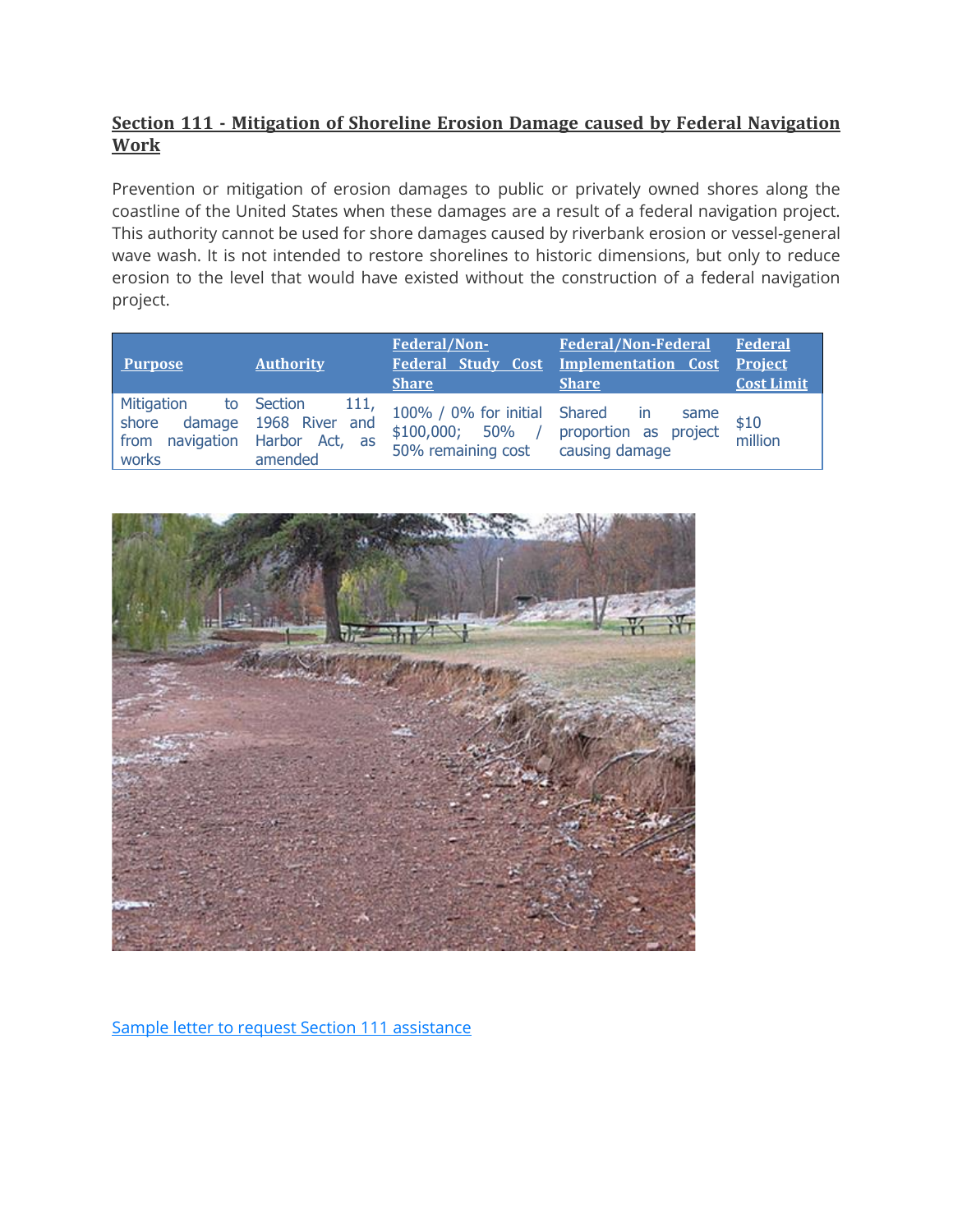## **Section 204 – Regional Sediment Management & Beneficial Use of Dredged Material**

Use of dredged material from new or existing federal projects for the reduction in storm damages to property and to protect, restore, or create aquatic and ecologically-related habitats, including wetlands.

|                                    |                                                                                        | Federal/Non-            | <b>Federal/Non-Federal</b>         | <b>Federal</b>    |
|------------------------------------|----------------------------------------------------------------------------------------|-------------------------|------------------------------------|-------------------|
| <b>Purpose</b>                     | <b>Authority</b>                                                                       | <b>Study</b><br>Federal | <b>Implementation Cost Project</b> |                   |
|                                    |                                                                                        | <b>Cost Share</b>       | <b>Share</b>                       | <b>Cost Limit</b> |
| Regional<br>sediment<br>management | 204,<br>1992<br>Section<br>Water<br><b>Resources</b><br>Development Act, as<br>amended | 100% / 0%               | 65% / 35%                          | \$10 million      |



Example project: Ocean City inlet and bays regional sediment [management,](http://cdm16021.contentdm.oclc.org/cdm/ref/collection/p16021coll11/id/1084) Maryland

Sample letter to request Section 204 [assistance](https://www.nab.usace.army.mil/Portals/63/CAP_Section_204.pdf)

Sample letter to request Section 204 participation in a Regional Sediment [Management](https://www.nab.usace.army.mil/Portals/63/CAP_Section_204e_RSM.pdf) Study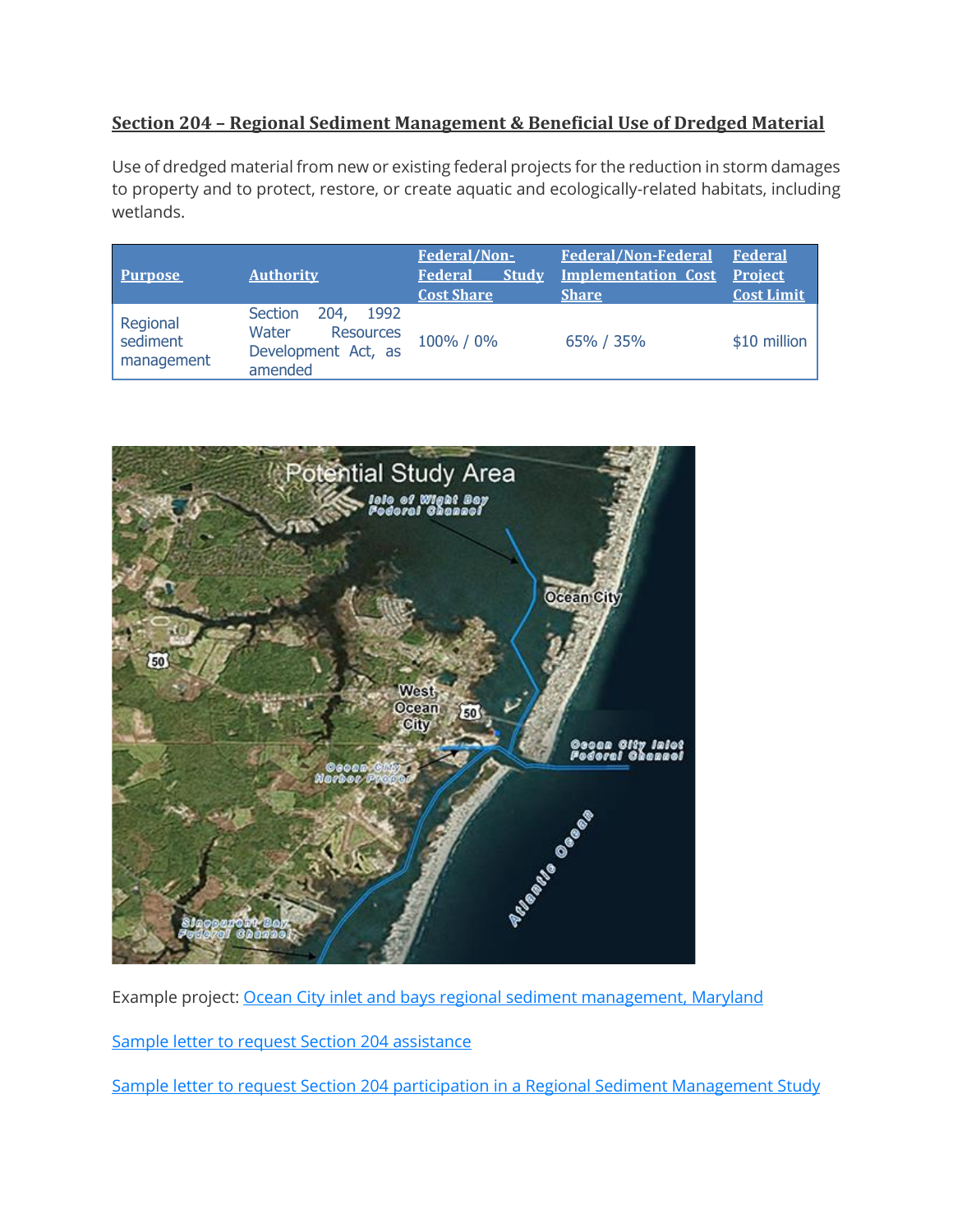#### **Section 205 - Flood Risk Management**

Local risk reduction from flooding by the construction or improvement of structural flood damage reduction features such as levees, channels and dams. Non-structural alternatives are also considered and may include installation of flood warning systems, raising and/or flood proofing of structures and relocation of flood-prone facilities.

| <b>Purpose</b>               | <b>Authority</b> | <b>Federal/Non-Federal</b><br><b>Study Cost Share</b>                                                          | <b>Federal/Non-Federal</b><br><b>Implementation</b><br><b>Share</b> | Federal<br><b>Cost Project Cost</b><br>Limit |
|------------------------------|------------------|----------------------------------------------------------------------------------------------------------------|---------------------------------------------------------------------|----------------------------------------------|
| Flood<br>damage<br>reduction | as amended       | Section 205, 1948 100% / 0% for initial<br>Flood Control Act, \$100,000; 50% / 50% 65% / 35%<br>remaining cost |                                                                     | \$10 million                                 |



Example project: Athens Borough, [Pennsylvania](http://cdm16021.contentdm.oclc.org/cdm/ref/collection/p16021coll11/id/577)

Sample letter to request Section 205 [assistance](https://www.nab.usace.army.mil/Portals/63/CAP_Section_205_letter.pdf)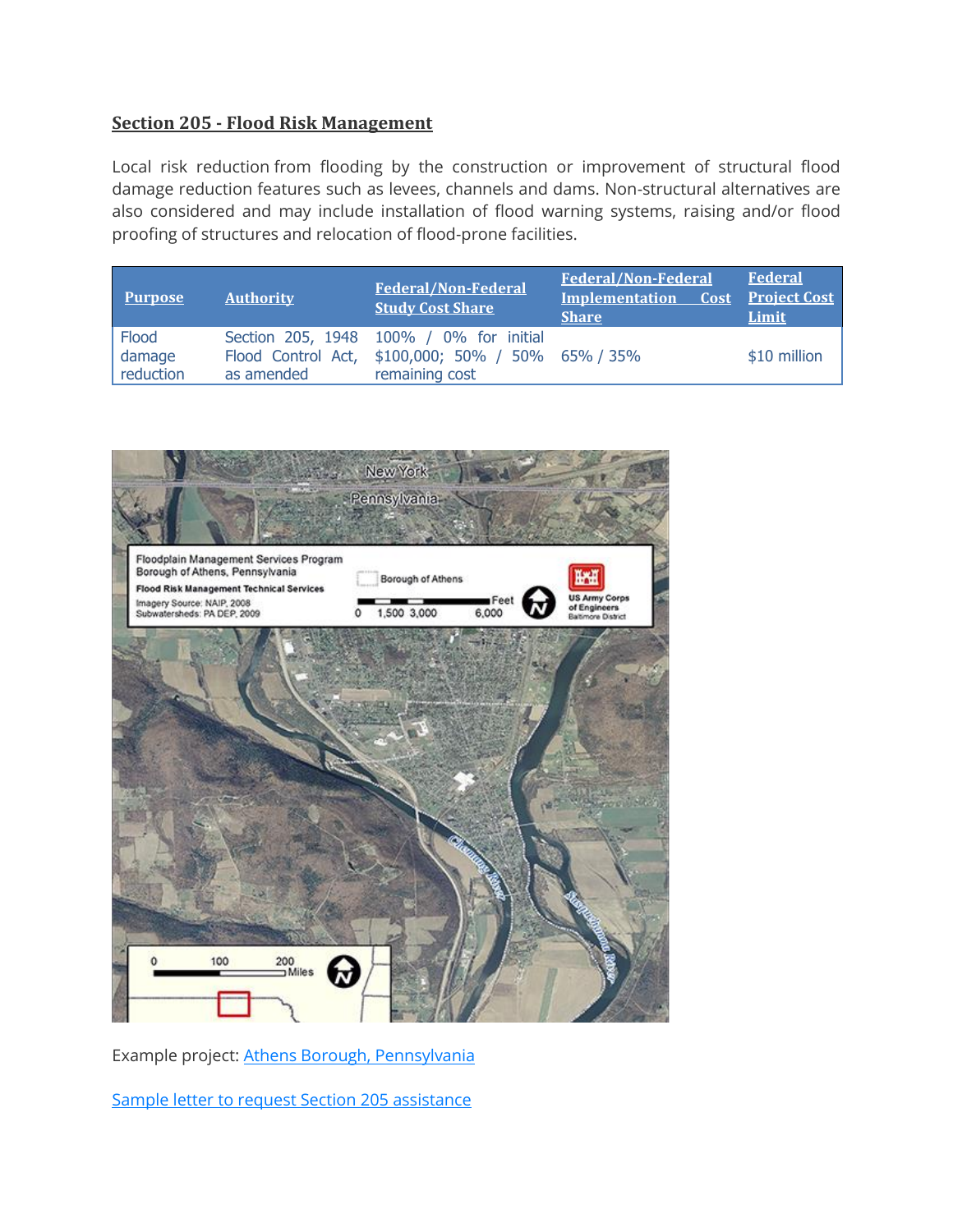# **Section 206 - Aquatic Ecosystem Restoration**

Aquatic ecosystem restoration projects that will improve the quality of the environment, are in the public interest, and are cost effective.

| <b>Purpose</b>                      | <b>Authority</b>                                                             | Federal/Non-<br><b>Share</b>                                      | Federal/Non-Federal Federal<br><b>Federal Study Cost Implementation Cost Project</b><br><b>Share</b> | <b>Cost Limit</b> |
|-------------------------------------|------------------------------------------------------------------------------|-------------------------------------------------------------------|------------------------------------------------------------------------------------------------------|-------------------|
| Aquatic<br>ecosystem<br>restoration | 206, 1996<br>Section<br>Resources<br>Water<br>Development Act, as<br>amended | 100% / 0% for initial<br>$$100,000; 50\%$ /<br>50% remaining cost | 65% / 35%                                                                                            | \$10<br>million   |



Example project: **Paint Branch, [Maryland](http://cdm16021.contentdm.oclc.org/cdm/ref/collection/p16021coll11/id/1088)** 

Sample letter to request Section 206 [assistance](https://www.nab.usace.army.mil/Portals/63/CAP_Section_206_letter.pdf)